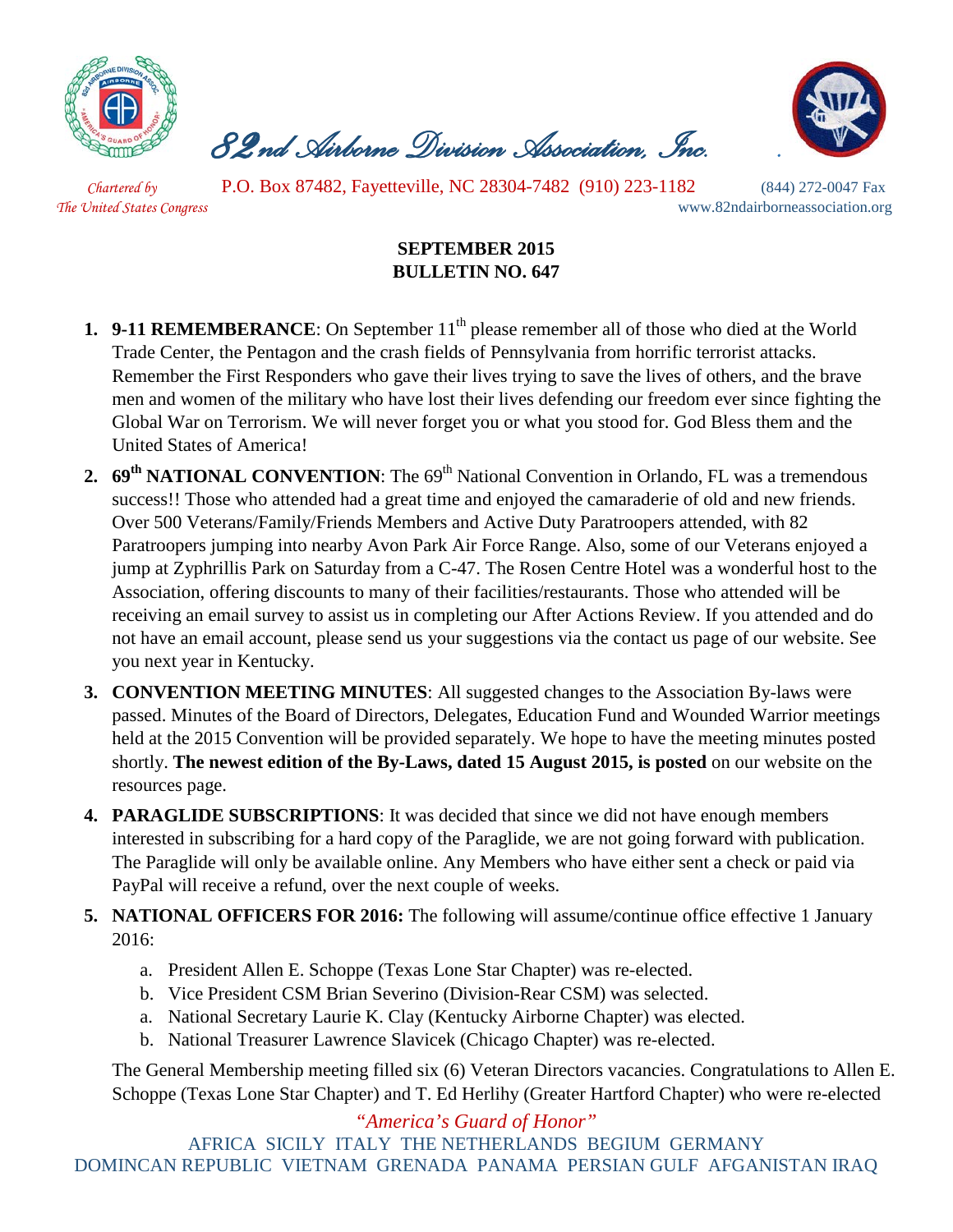



and Steven C. Holcomb Central Ohio All Airborne Chapter), Gary Covey (T.E. Beikes-Indianapolis Chapter), Jose Perez-Ortiz (South Florida Chapter) and Laurie K. Clay (Kentucky Airborne Chapter) who are newly elected to the board.

- **6. COMMITTEE APPOINTMENTS FOR 2016:** President Allen E. Schoppe will announce the 2016 National Committees in the December 2015 or January 2016 Bulletin.
- **7. 2016 CONVENTION:** The Kentucky Airborne Chapter and Louisville, KY will be hosting the 70<sup>th</sup> National Convention August 10-13. As soon as we get the fliers, they will be posted. Please check the Association website and facebook page at [https://www.facebook.com/82nd-Airborne-Division-](https://www.facebook.com/82nd-Airborne-Division-Association-675341502555480)[Association-675341502555480](https://www.facebook.com/82nd-Airborne-Division-Association-675341502555480) for more information

## **8. WITHIN THE DIVISION AND FORT BRAGG**:

- a. Paratroopers from 1st Brigade Combat Team, 82nd Airborne Division deployed to Europe for Swift Response 15, a multinational training exercise designed around a U.S. Army brigade-level multinational joint forcible entry (JFE) operation. This exercise involves approximately 3,000 U.S. personnel and is being conducted from August 15 to September 17, 2015.
- b. The 82nd Sustainment Brigade was recognized, during a ceremony on 18 August, for winning the Philip A. Connelly Award, Field Kitchen category, for [Fort Bragg, N.C.,](https://www.facebook.com/fortbraggnc) [XVIII Airborne](https://www.facebook.com/XVIII.Airborne.Corps)  [Corps,](https://www.facebook.com/XVIII.Airborne.Corps) and [U.S. Army Forces Command.](https://www.facebook.com/FORSCOM)

Please visit the following 82d Airborne Division websites<http://www.dvidshub.net/image> and <http://www.bragg.army.mil/82ND/Pages/default.aspx> to find out more about these articles and what is happening within the Division. Also, don't forget to check out the Division's facebook page.

- **10. ATTENDANCE OF NATIONAL OFFICERS**: Act now to request the attendance of the Association President. Please send invitations by mail or email and send a copy to the Executive Director. Requests for participation of National Officers in Chapter or Regional events should be coordinated with the respective Officer(s) and submitted in writing to the Executive Director of the Association. Plea allow as much lead time as possible so that the Officer(s) can plan ahead. Please remember that all events lasting two or more days can be published in the Paraglide and on the Association website (Events).
- **11. E-NEWS BULLETINS**: **Want to know more about what's going on at Fort Bragg and in the Airborne Community?** Please subscribe to the E-News Bulletin, sponsored by Multiview and updated bi-weekly to find out more about what is going on within the Division. You can do this by going to the Association's webpage under Bulletins: [http://www.multibriefs.com/briefs/82ada/.](http://www.multibriefs.com/briefs/82ada/) The Association receives royalties based on the number of email subscribers. You do not need to purchase anything, just subscribe and open the email twice a month. *Please support the Association by subscribing now!*
- **12. ASSOCIATION EDUCATION FUND**: One of the biggest benefits of being a LIFE member of the Association is the availability for Members and dependents who meet the following criteria to receive scholarships:
	- a. Dependents of Association LIFE members or Former 82<sup>nd</sup> Paratroopers with 2 or less enlistments.

## *"America's Guard of Honor"*

AFRICA SICILY ITALY THE NETHERLANDS BEGIUM GERMANY DOMINCAN REPUBLIC VIETNAM GRENADA PANAMA PERSIAN GULF AFGANISTAN IRAQ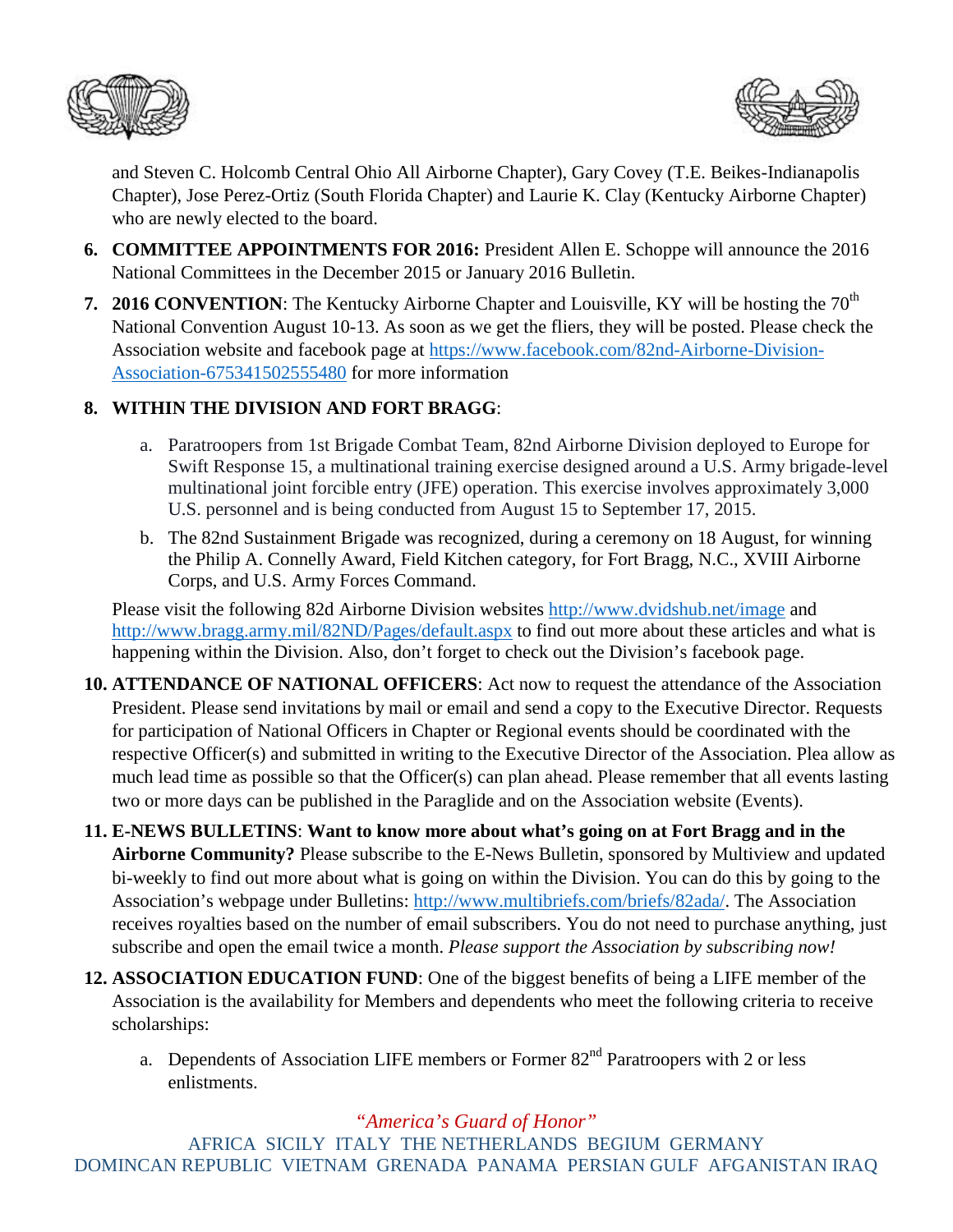



- b. Former 82nd Paratroopers *must* apply within 2 years of discharge and be a LIFE member.
- c. Must be enrolled in a Baccalaureate program at an accredited College or University.
- d. Applications must be completed and submitted annually.

Applications and additional information are available online under Quick Links/Education Fund and should be mailed PO Box 87482, Fayetteville, NC 29304-7482 which is also listed on the bottom of the application. NOTE: This is USPS box and, therefore, does NOT accept UPS, FEDEX, etc. packages. All questions should be directed to Allen Schoppe, Treasurer for the Fund. Applications must be mailed and *received* no later than 1 November 2015!

- **13. NOVEMBER IS EDUCATIONAL FUND MONTH**: We are intent on providing assistance to deserving students and troopers returning to civilian life. Please keep in mind that November is Educational Fund Month. Please make an extra effort to canvass local business to solicit funds. Remember that the Fund is an IRS 501(c)3 entity and all donations are tax deductible. Donations should be mailed to the address on the applications.
- **14. 82d AIRBORNE ASSOCIATION USAA CREDIT CARD**: To date, we have approximately 950 cobranded cards which have helped the Association bring in approximately \$90,000 over the past several years. Please continue to support the Association by supporting the program. To get a co-branded Association card, please call 855-755-8263 or go to [www.usaa.com/82nd.](http://www.usaa.com/82nd) If you use a credit card, please choose the card that supports the Association
- **15. MEMBERSHIP APPLICATIONS:** Please use the National Application forms, posted on the Association webpage under the membership tab, or make sure that the information contained on your chapter's applications contain the same information. Also, please make sure that **all information is included** on the Application. Many applications are being received with many blanks, including service dates and phone numbers. One of the most important pieces of information needed is an email address and many applications/renewals leave that part blank. Please be sure your members include that if they have an account. If they don't have any account, please ask if they have a family member whose account may be used so that all members can receive information and updates.
- **16.** *NEW* **NATIONAL EMAIL ADDRESSES**: Just a reminder that National's email addresses have changed. Please check your contacts and use only the following email addresses for all communication:

[execdir@82assn.org](mailto:execdir@82assn.org) Chapter and member correspondence for the Executive Director.

[execsec@82assn.org](mailto:execsec@82assn.org) All other correspondence to the Association, including TAPS/obituaries, Chapter roster requests, membership questions, bulletin information, Chapter Bulletins and Newsletters. Beginning October 2015, email sent to our earthlink accounts will not be forwarded to our new accounts.

**17. NEW ASSOCIATION FAX NUMBER**: The Association has a new fax number effective immediately: 844-272-0047.

*"America's Guard of Honor"*

AFRICA SICILY ITALY THE NETHERLANDS BEGIUM GERMANY DOMINCAN REPUBLIC VIETNAM GRENADA PANAMA PERSIAN GULF AFGANISTAN IRAQ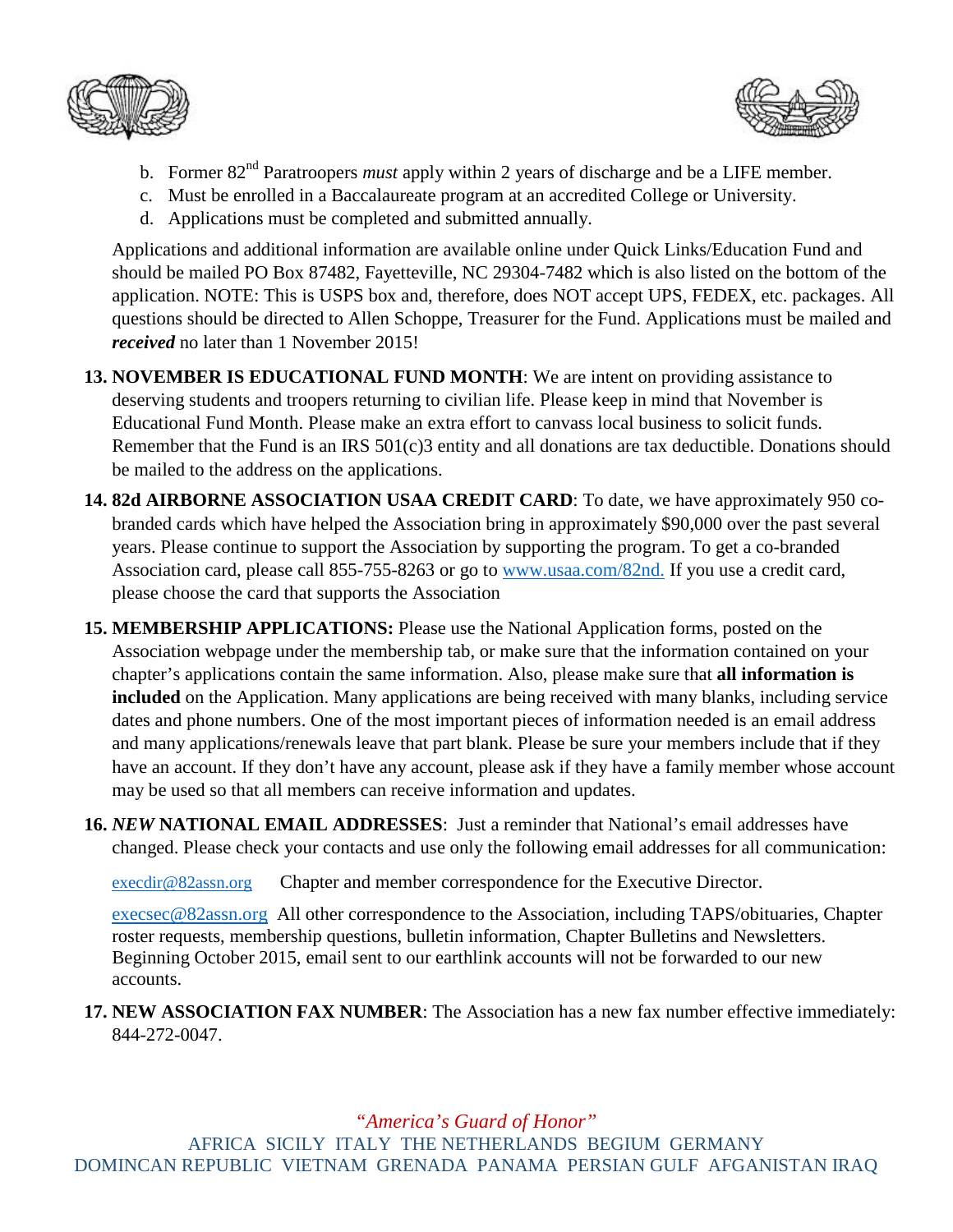



- **18. DONATIONS TO GENERAL FUND**: The Association continues to request your donations to the General Fund. If every member were to donate \$10.00 to the Association, our current financial problems would be solved. Please help the Association in our time of need. Donations can be mailed to the National office or made by clicking on the Donate tab found on our website. Thank you for your support.
- **19. WOUNDED WARRIOR CONTRIBUTIONS**: Thank you for your continuing support of the Wounded Warrior Fund. The Association's Wounded Warrior Fund is an IRS 501(c)3 entity and all contributions are tax deductible. This year your generous donations were used to bring Wounded Warriors to All American Week and to bring Wounded Warriors to our Annual Convention in Orland, FL. Please continue to mail contributions to: 82d Airborne Division Association Wounded Warrior Fund, PO Box 87482, Fayetteville, NC 28304.
- **20. ASSOCIATION UPCOMING EVENTS**: Please announce the following upcoming regional events at Chapter meetings, via the Chapter newsletter and website. Registration and information on these events were published in the Paraglide and also on the Association's website at the Events link.
	- a.  $53<sup>rd</sup>$  ALL OHIO AIRBORNE DAYS, 1-3 October 2015 is at Cleveland, OH and is hosted by the John Towle MOH, Cleveland Chapter. POC is Vice Chairman Sean Jennings 440-915-8223 or [jennsea3@yahoo.com.](mailto:jennsea3@yahoo.com) The host hotel is Holiday Inn Cleveland West 440-871-6000.
	- b. 2015 Veteran's Day Activities, 8-10 November 2015 is at Arlington National Cemetery and is hosted by the COL Reuben H. Tucker Chapter. POC is Paul DeVries 571-245-5161. The host hotel is Hampton Inn & Suites Alexandria Old Town Area South 703-329-1400.
- **21. 1st ANNUAL ASSOCIATION 50/50 RAFFLE**: Our raffle drawing was held on the Convention banquet on Saturday, August 15. Congratulations to the following winners:

| Thomas Ontiveras (5%) | $-$ \$115.00 |
|-----------------------|--------------|
| Bev Glancy $(15\%)$   | $-$ \$345.00 |
| Bev Glancy (30%)      | $-$ \$690.00 |

Thank you to everyone who made the  $1<sup>st</sup>$  Annual Association 50/50 raffle so successful!

- 22. **FACEBOOK PAGE:** Please go the 82<sup>nd</sup> Airborne Division Association and 'like us' at [https://www.facebook.com/82nd-Airborne-Division-Association-675341502555480.](https://www.facebook.com/82nd-Airborne-Division-Association-675341502555480) *This is the ONLY official facebook page of the Association. We have no affiliation with any other sites that are using the Association's name!* We would love to receive pictures from the Chapters of events that they have hosted to share with our members!
- **23. ASSOCIATION FINANCIAL STATEMENTS:** In an effort to keep the Membership informed, the 2015 Budget to Actual Statement and our Statement of Financial Position will be posted on the website.

*"America's Guard of Honor"*

AFRICA SICILY ITALY THE NETHERLANDS BEGIUM GERMANY DOMINCAN REPUBLIC VIETNAM GRENADA PANAMA PERSIAN GULF AFGANISTAN IRAQ